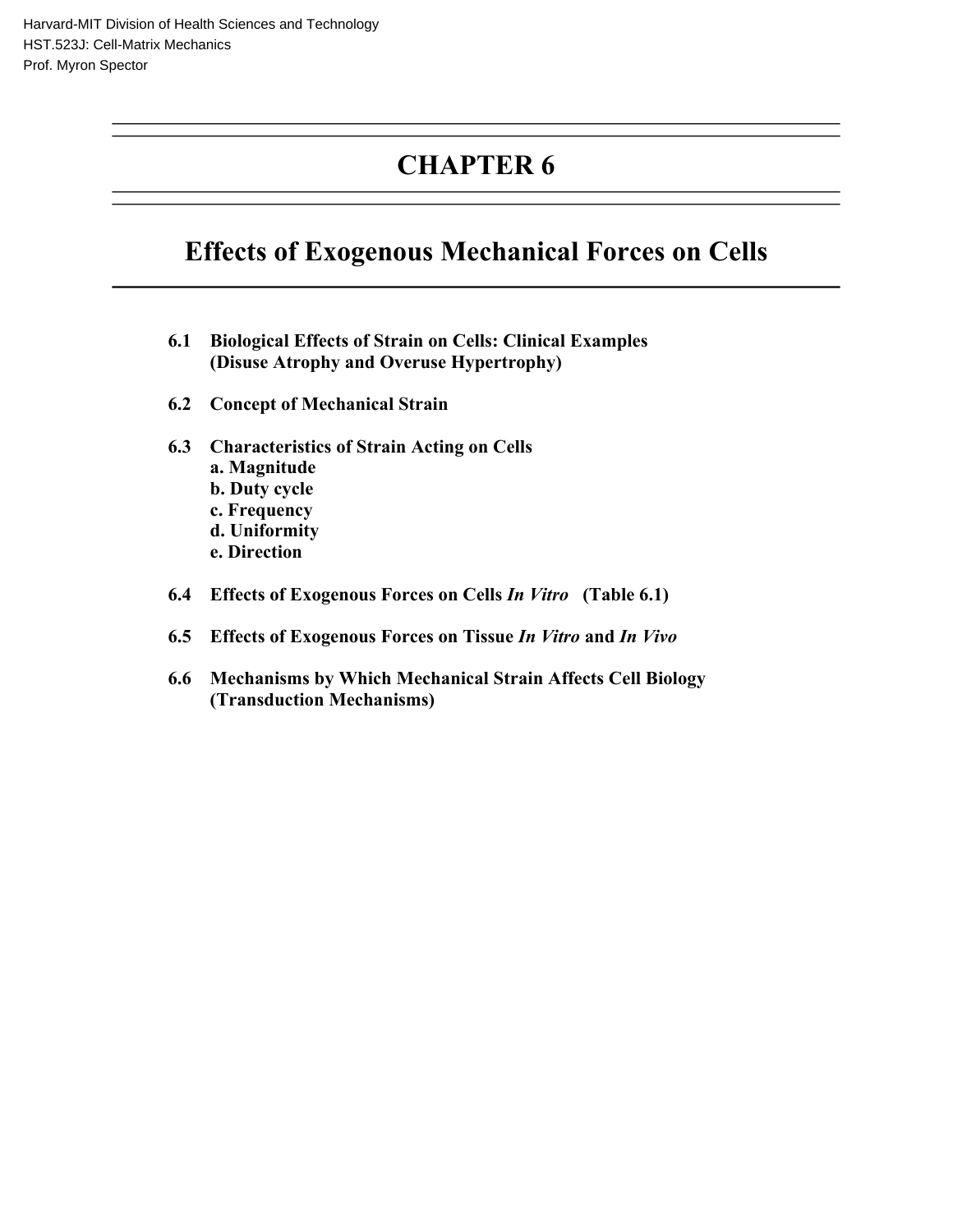| TABLE 6.1                                        |                   |                                                     |                                                                        |           |                      |  |  |  |
|--------------------------------------------------|-------------------|-----------------------------------------------------|------------------------------------------------------------------------|-----------|----------------------|--|--|--|
| CELL TYPE $(\% \varepsilon)^*$                   | <b>MITOSIS</b>    | <b>SYNTHESIS</b>                                    | <b>REGULATOR</b>                                                       | 2nd MESS. | <b>YR.(REF.)</b>     |  |  |  |
| <b>Connective Tissue</b>                         |                   |                                                     |                                                                        |           |                      |  |  |  |
| <b>Osteoblasts</b>                               | DNA Syn.          | <b>ND</b>                                           | PGE <sub>2</sub>                                                       | cAMP      | 1980 <sup>15</sup>   |  |  |  |
| <b>Osteoblasts</b>                               | <b>NA</b>         | <b>ND</b>                                           | PGE <sub>2</sub>                                                       | <b>ND</b> | 1984 $18$            |  |  |  |
| <b>Osteoblasts</b>                               | <b>NA</b>         | <b>ND</b>                                           | PLA <sub>2</sub>                                                       | <b>ND</b> | 1988 <sup>2</sup>    |  |  |  |
| Osteoblasts (0.7-2.8) NA                         |                   | <b>ND</b>                                           | PGE <sub>2</sub>                                                       | <b>ND</b> | $1990$ <sup>12</sup> |  |  |  |
| <b>Osteoblasts (.04)</b>                         | DNA Syn.          | dec. Collagen<br>dec. NC Protein<br>dec. Alk. Phos. | PGE <sub>2</sub>                                                       | no cAMP   | 1991 $4$             |  |  |  |
| <b>Osteoblasts (0.3)</b><br>(Periosteal)         | Prolif.           | Collagen<br>Collagenase                             | PKC, PLC<br>ic <sup>+</sup> PGE <sub>2</sub><br>no ec PGE <sub>2</sub> | Ca        | 1991 $10$            |  |  |  |
| <b>Osteoblasts</b> (1)<br>(Haversian)            | Prolif.           | Collagen                                            | no PKC<br>no PLC<br>no ic PGE <sub>2</sub><br>no ec PGE <sub>2</sub>   | <b>ND</b> | 1991 $10$            |  |  |  |
| <b>Osteoblasts (1-8)</b>                         | no Prolif. $(>1)$ | <b>Prolif.</b> $(\mathcal{Q}_1)$ ND (no alk. phos.) | <b>ND</b>                                                              | <b>ND</b> | 1994 13              |  |  |  |
| <b>Fibroblasts</b><br>$(+)$ and $(-)$ IL-1       | <b>ND</b>         | <b>ND</b>                                           | PGE <sub>2</sub>                                                       | cAMP      | 1990 <sup>14</sup>   |  |  |  |
| Fibroblasts (1)                                  | Prolif.           | Collagen                                            | <b>ND</b>                                                              | <b>ND</b> | 1991 $10$            |  |  |  |
| <b>Fibroblasts (14)</b><br>Human dermal and scar | dec. DNA          | <b>ND</b>                                           | <b>ND</b><br>with scar                                                 | <b>ND</b> | 1988 <sup>9</sup>    |  |  |  |
| <b>Fibroblasts (13)</b><br><b>Rat ligament</b>   | $2.7x$ inc.       | 1.4x inc. Collagen ND                               |                                                                        | <b>ND</b> | $1990$ <sup>17</sup> |  |  |  |

# **6.4 EFFECTS OF EXOGENOUS MECHANICAL FORCES ON CELLS** *IN VITRO*

**ND, not done.** 

**\* Maximum strain in the substrate \*\*NC, noncollagenous +ic, intracellular; ec, extracellular**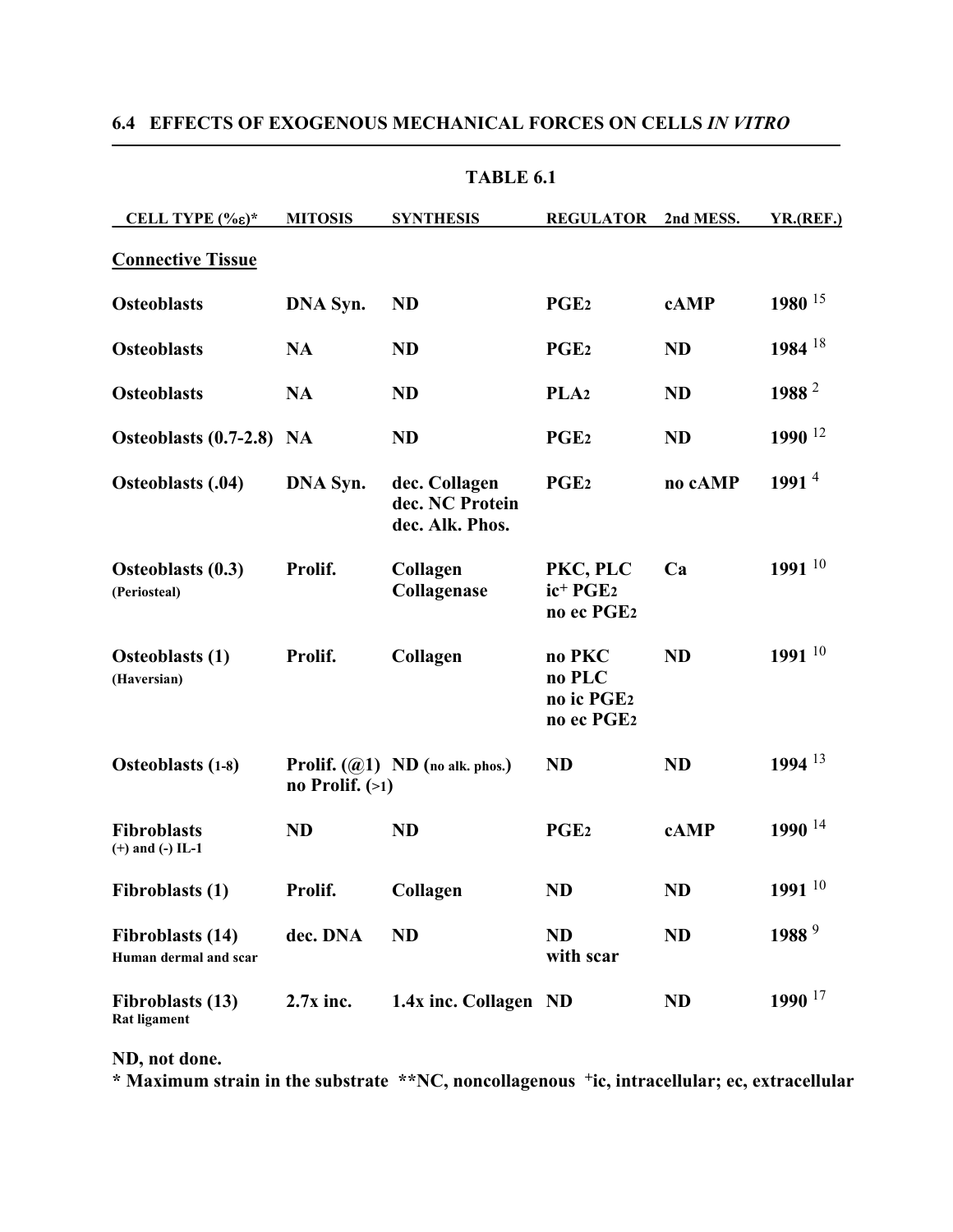| Cartilage                               | <b>ND</b> | <b>ND</b>                | <b>ND</b>                   | dec. cAMP | 1976 <sup>3</sup>    |
|-----------------------------------------|-----------|--------------------------|-----------------------------|-----------|----------------------|
| <b>Chondrocytes</b>                     | DNA Syn.  | <b>ND</b>                | no PGE <sub>2</sub>         | cAMP      | 1984 <sup>1</sup>    |
| Macrophages (4&8) ND<br>("Activated")   |           | <b>ND</b>                | PGE <sub>2</sub> release NA |           | 1996 $8$             |
| <b>Muscle</b>                           |           |                          |                             |           |                      |
| <b>Smooth Muscle</b><br>(Arterial)      | <b>ND</b> | Collagen<br>NC** Protein | <b>ND</b>                   | <b>ND</b> | $1976$ <sup>11</sup> |
| <b>Epithelia</b>                        |           |                          |                             |           |                      |
| <b>Epithelial</b>                       | DNA Syn.  | <b>ND</b>                | <b>ND</b>                   | <b>ND</b> | 1984 $^5$            |
| <b>Endothelial</b> (10)<br>(Aorta)      | Prolif.   | <b>ND</b>                | <b>ND</b>                   | <b>ND</b> | 1987 $16$            |
| Endothelial (4.9)<br>(Pulmonary artery) | No effect | dec. Fibronectin         | <b>ND</b>                   | <b>ND</b> | 1989 <sup>7</sup>    |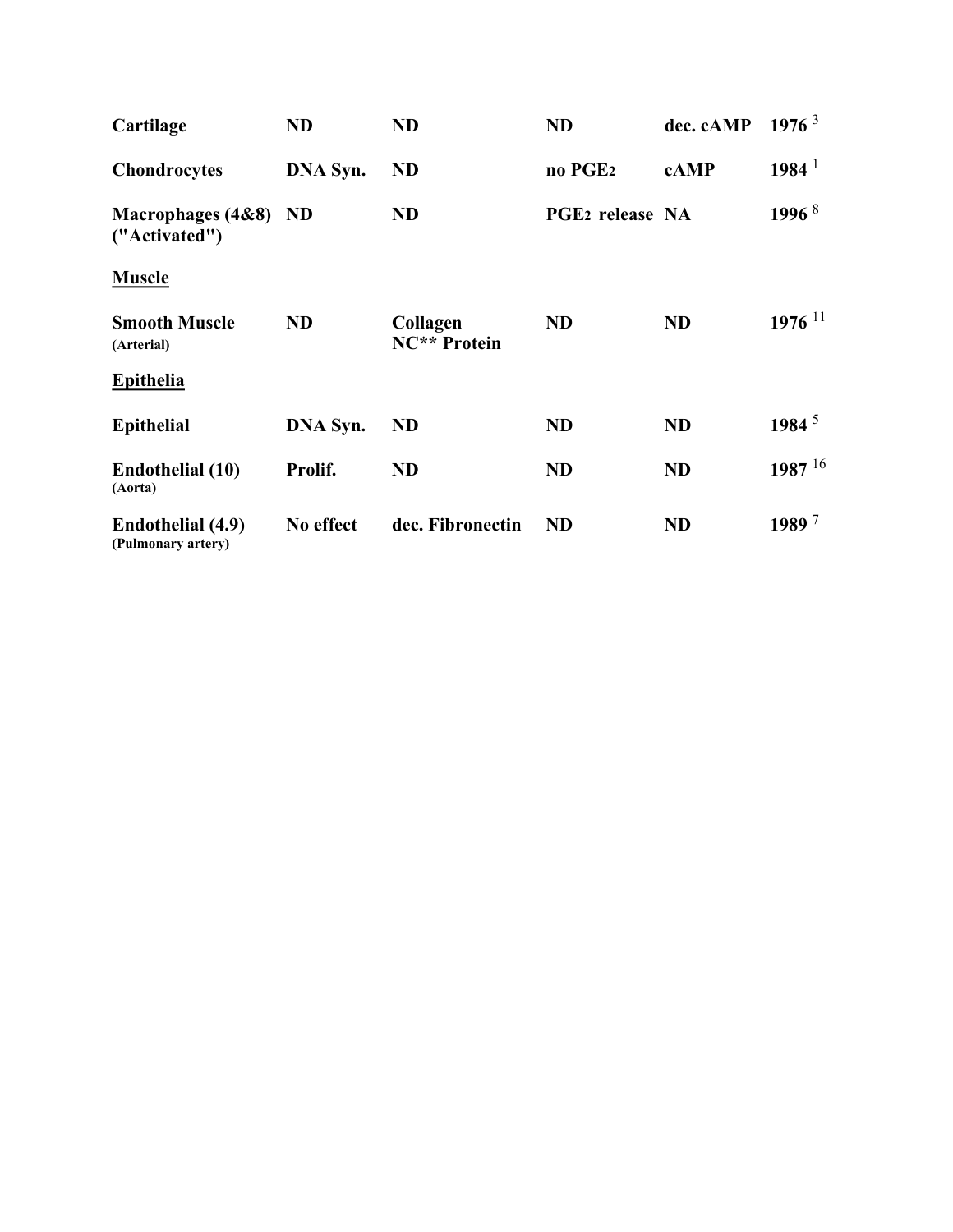#### **REFERENCES**

- 1. **Binderman, I.; Shimshoni, Z. and Somjen, D.**: Biochemical pathways involved in the translation of physical stimulus into biological message. *Calc. Tiss. Int.*, 36: S82-S85, 1984.
- 2. **Binderman, I.; Zor, U.; Kaye, A.M.; Shimshoni, Z.; Harell, A. and Somjen, D.**: The transduction of mechanical force into biochemical events in bone cells may involve activation of phospholipase A2 . *Calc. Tiss. Int.*, 42: 261-266, 1988.
- 3. **Bourret, L.A. and Rodan, G.A.**: The role of calcium in the inhibition of cAMP accumulation in epiphyseal cartilage cells exposed to physiological pressure. *J. Cell Physiol.*, 88: 353-361, 1976.
- 4. **Brighton, C.T.; Strafford, B.; Gross, S.B.; Leatherwood, D.F.; Williams, J.L. and Pollack, S.R.**: The proliferative and synthetic response of isolated calvarial bone cells of rats to cyclic biaxial mechanical strain. *J. Bone Jt. Surg.*, 73-A: 320-331, 1991.
- 5. **Brunette, D.M.**: Mechanical stretching increases the number of epithelial cells synthesising DNA in culture. *J. Cell. Sci.*, 69: 35-45, 1984.
- 6. **Frangos, J.A.**: *Physical forces and the mammalian cell*, San Diego, CA: Academic Press. San Diego, CA, Academic Press, 1993.
- 7. **Gorfien, S.F.; Winston, F.K.; Thibault, L.E. and Macarak, E.J.**: Effects of biaxial deformation on pulmonray artery endothelial cells. *J. Cell Physiol.*, 139: 492-500, 1989.
- 8. **Grottkau, B.E.; Noordin, S.; Shortkroff, S.; Thornhill, T.S.; Schaffer, J.L.; Sledge, C.B. and Spector, M.** (1996) Mechanical perturbation increases release of PGE2 by LPS-stimulated macrophages. *Trans. Orthop. Res. Soc.*, Atlanta, GA, 1996, 33.
- 9. **Henderson, R.; Banes, A.; Solomon, G.; Lawrence, W. and Peterson, H.**: Human scar fibroblasts react to applied tension *in vitro* by aligning and increasing polymerized actin content. *FASEB J.*, 2: A574, 1988.
- 10. **Jones, D.B.; Nolte, H.; Scholubbers, J.-G.; Turner, E. and Veltel, D.**: Biochemical signal transduction of mechanical strain in osteoblast-like cells. *Biomaterials*, 12: 101-110, 1991.
- 11. **Leung, D.Y.M.; Glagov, S. and Mathews, M.B.**: Cyclic stretching stimulates synthesis of matrix components by arterial smooth muscle cells in vitro. *Science*, 191: 475-477, 1976.
- 12. **Murray, D.W. and Rushton, N.**: The effect of strain on bone cell prostaglandin E2 Release: A new experimental method. *Calc. Tiss. Int.*, 47: 35-39, 1990.
- 13. **Neidlinger-Wilke, C.; Wilke, H.-J. and Claes, L.**: Cyclic stretching of human osteoblasts affects proliferation and metabolism: A new experimental method and its application. *J. Orthop. Res.*, 12: 70-78, 1994.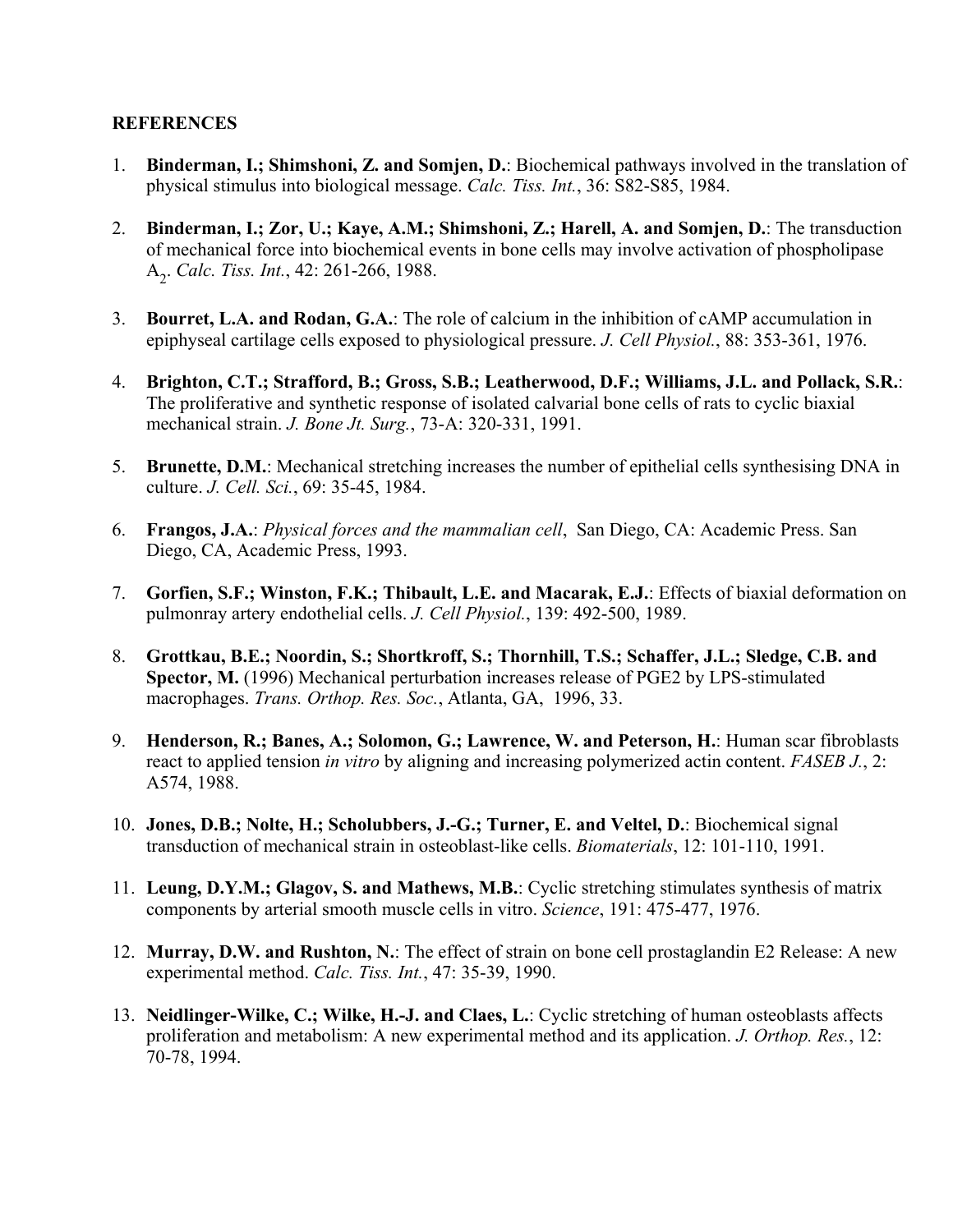- 14. **Ngan, P.W.; Crock, B.; Varghese, J.; Lanese, R.; Shanfeld, J. and Davidovitch, Z.**: Immunohistochemical assessment of the effect of chemical and mechanical stimuli on cAMP and prostaglandin E levels in human gingival fibroblasts *in vitro*. *Arch. Oral Biol.*, 33: 163-174, 1988.
- 15. **Somjen, D.; Binderman, I.; Berger, E. and Harell, A.**: Bone remodeling induced by physical stress is prostaglandin mediated. *Biochim. Biophys. Acta.*, 627: 91-100, 1980.
- 16. **Sumpio, B.E.; Banes, A.J.; Levin, L.G. and Johnson, G.**: Mechanical stress stimulates aortic endothelial cells to proliferate. *J. Vasc. Surg.*, 6: 252-256, 1987.
- 17. **Sutker, B.D.; Lester, G.E.; Banes, A.J. and Dahners, L.E.**: *J. Bone Jt. Surg.*, 14: 35-36, 1990.
- 18. **Yeh, C.-K. and Rodan, G.A.**: Tensile forces enhance prostaglandin E synthesis in osteoblastic cells grown on collagen ribbons. *Calcif. Tiss. Int.*, 36(Suppl.): S67-S71, 1984.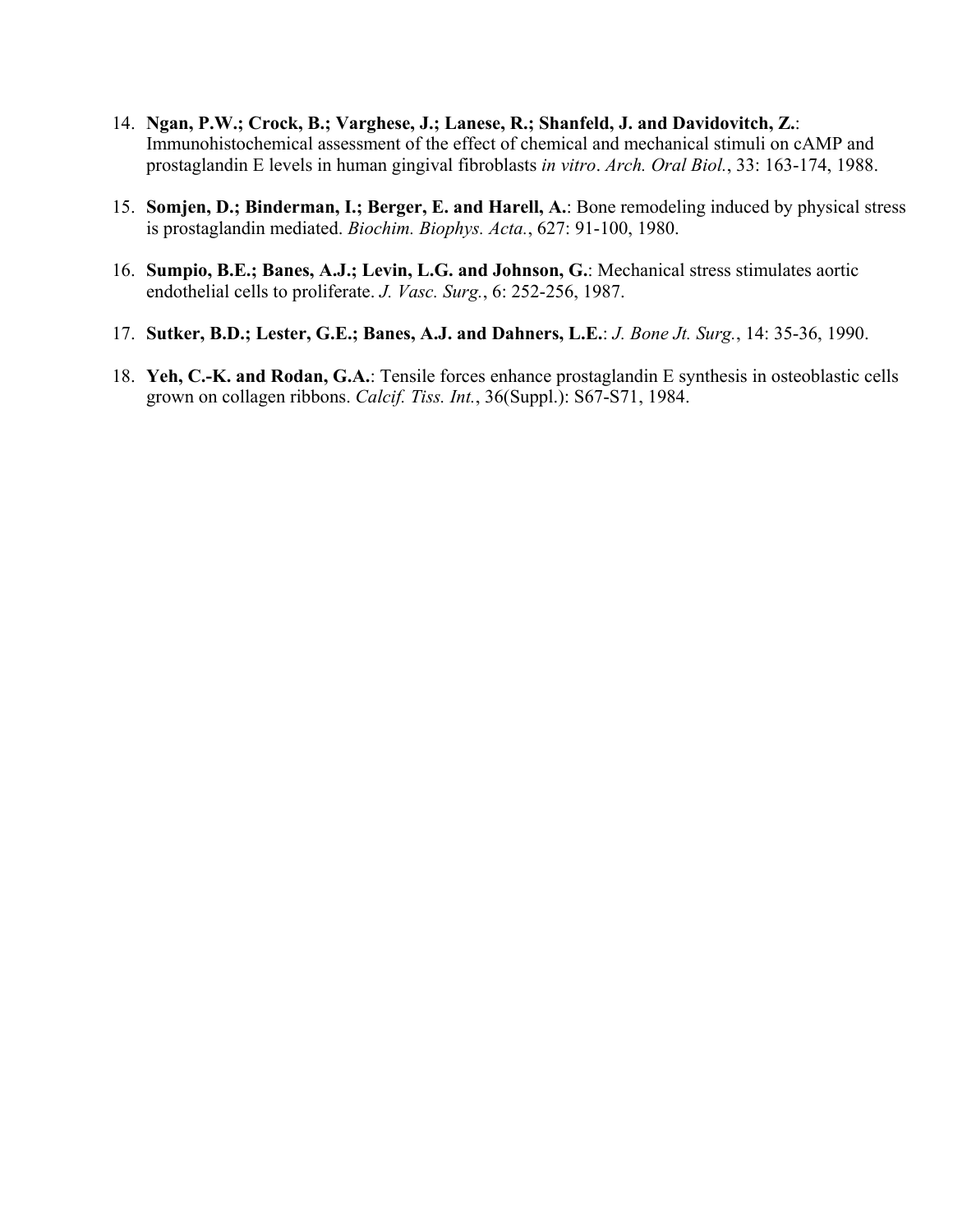# **6.5 EFFECTS OF EXOGENOUS MECHANICAL FORCES ON TISSUE** *IN VITRO*  **AND** *IN VIVO*

| $CELL(\% \varepsilon)$ | <b>MITOSIS</b> | <b>SYNTHESIS</b>            | <b>REGULATOR</b> | 2nd MESS. | YR./REF. |
|------------------------|----------------|-----------------------------|------------------|-----------|----------|
|                        |                |                             |                  |           |          |
| In Vitro               |                |                             |                  |           |          |
| <b>Bone</b> (Tibia)    | DNA Syn.       | <b>ND</b>                   | <b>ND</b>        | dec. cAMP | 1975     |
| <b>Fibroblasts</b>     | <b>ND</b>      | <b>Metalloproteinase ND</b> |                  | <b>ND</b> | 1980     |
| <b>Art. Cartilage</b>  | <b>ND</b>      | Protein, GAGs               | <b>ND</b>        | <b>ND</b> | 1989     |
| In Vivo                |                |                             |                  |           |          |
| <b>Fibroblasts</b>     | <b>ND</b>      | Collagen<br>Collagenase     | <b>ND</b>        | <b>ND</b> | 1976     |
| <b>Osteoblasts</b>     | Prolif.        | <b>Matrix</b>               | <b>ND</b>        | <b>ND</b> | 1984     |

### **TABLE 6.2**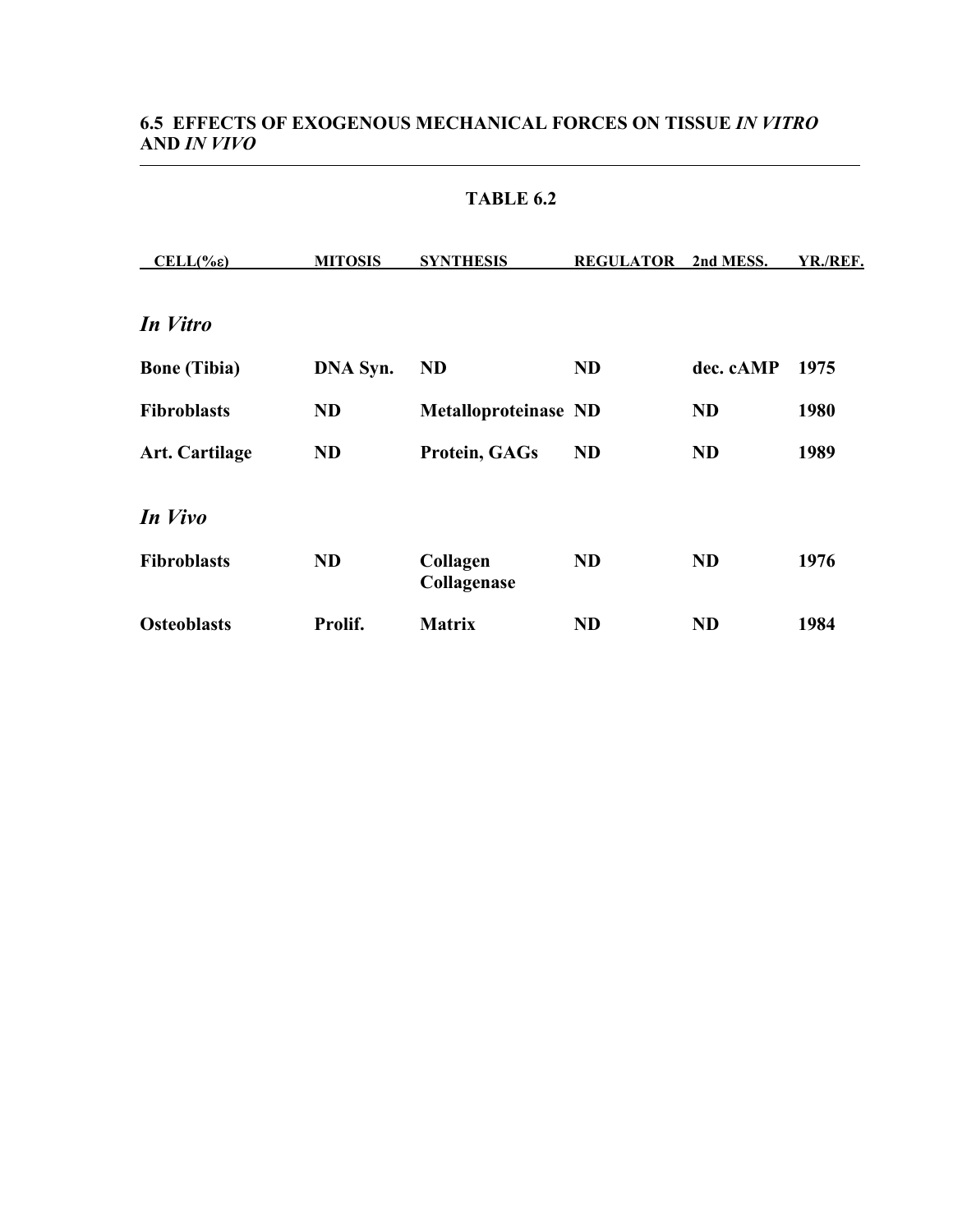## **6.6.1 Direct Effects on Cells (Fig. 6.1)**

#### **6.6.1.1 Cell Membrane Strain-Related Mechanisms**

6.6.1.1.1 Cell Wounding

Fracture of cell membrane (high strain); "cell wounding." Allows a) release of stored molecules that can have autocrine and paracrine action and b) entry of soluble extracellular agents into the cell.

6.6.1.1.2 Receptors

Change in membrane receptor configuration and orientation.

6.6.1.1.3 Ion Channels

Strain-sensitive (stretch-activated) ion channels.

6.6.1.1.4 Membrane-Bound Enzymes

Strain-sensitive membrane-bound proteins (enzymes, e.g., phospholipases, adenylate cyclase, and protein kinases)

- 1) Adenylate cyclase (from Molecular Cell Biology)
- Activation leads to production of the second message cAMP. 2) Phospolipase

Hydrolyzes phospholipids in the membrane. This produces inositol 1,4,5-triphosphate which releases calcium ions from the endoplasmic reticulum into the cytoplasm to act as second messenger. Another second messenger, 12, diacylglycerol, is also produced by the PLC hydrolysis of phospholipids. PL also produces arachidonic acid (from breakdown of phospholipid), the substance from which eicosa synthesized.

3) Protein Kinase

Normally an inactive, soluble cytosolic protein. Calcium ions cause it to be bound to the cell membrane. Might play an important role in cell proliferation. Activation of PKC in different cells results in varied cellular responses.

6.6.1.1.5. Cytoskeleton

Alteration of the protein complex at the junction of cytoskeletal elements and the cell membrane.

#### **6.6.1.2 Deformation of the Cytoskeleton (Actin Network)**

#### **6.6.2 Indirect Effects on Cells (Tissue-Level Effects)**

#### **6.6.2.1 Compression and Hydrostatic Pressure**

6.6.2.1.1 Physicochemical changes in the micromovement of the cell (e.g., due to the pressure-dependent change in the activity coefficient of ions; colligative properties of the fluid).

6.6.2.1.2 Change in tissue permeability to soluble autocrine, paracrine, and endocrine factors.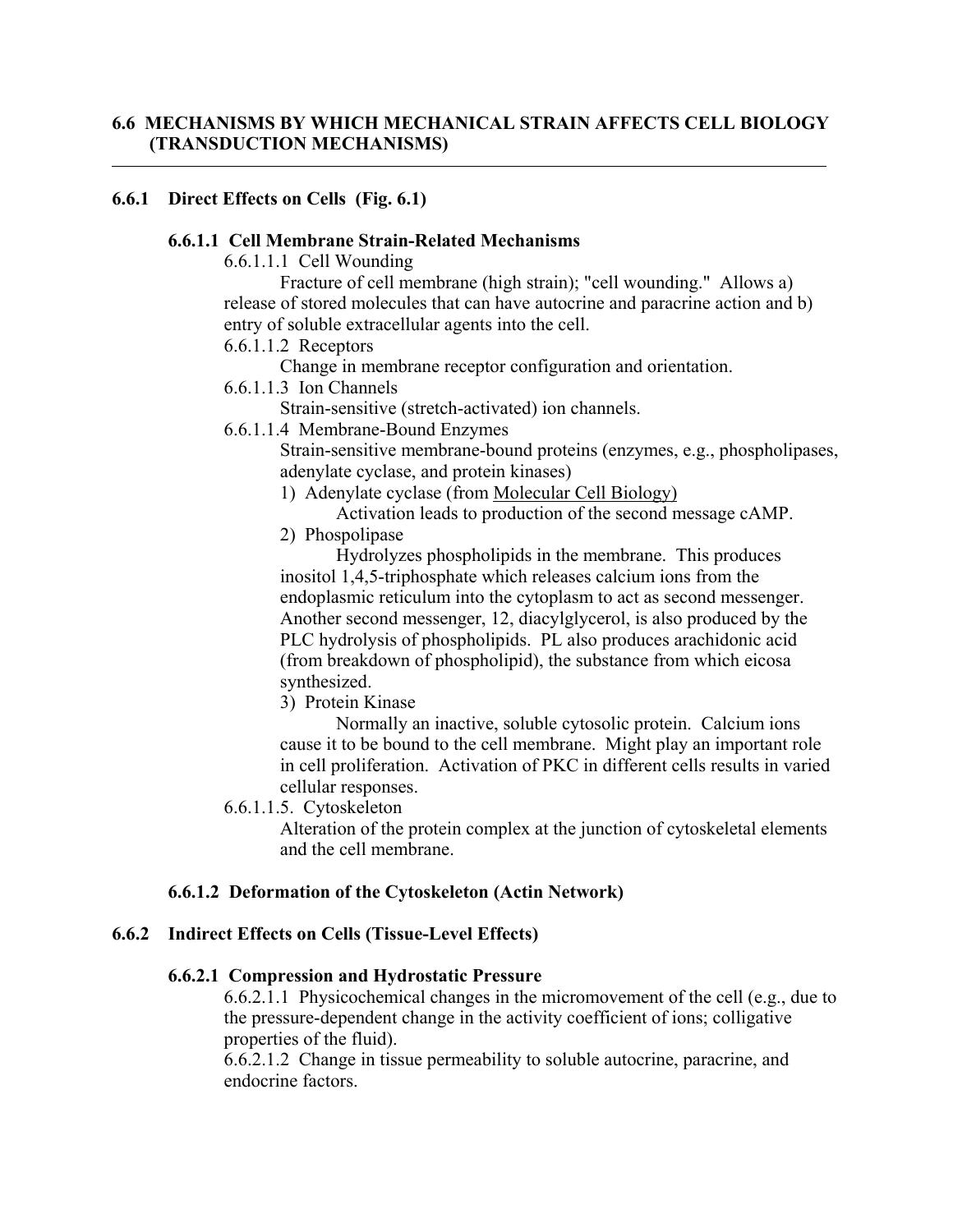#### **6.6.2.2 Fluid Flow (Electrokinetic)**

6.6.2.2.1 Alteration in concentration of nutrients and soluble regulators in the microenvironment of the cell.

> 6.6.2.2.1.1 Electroosmosis: Electrical Current-Generated Mechanical Strain (*viz*., Articular Cartilage)

(From E. H. Frank and A. J. Grodzinsky, J. Biomech., 20, 615-627, 1987)

Electroosmosis is an electrokinetic effect (the converse to streaming potential) resulting in current-generated strain. In articular cartilage an applied electrical potential (voltage) produces a force on mobile counterions in the interstitial fluid and an oppositely directed force on the ionized ECM. If this was the classical case of a rigid, charged membrane (not the case of articular cartilage) electroosmotic flow of fluid would be produced across the membrane. In the case of articular cartilage fluid is electroosmotically redistributed within the ECM while the charged solid matrix is simultaneously translated eletctrophoretically in the opposite direction. This electrophoretic translation of matrix results in strain of the tissue. Another component of strain is the tissue deformation associated with the frictional force of the tissue fluid acting on the solid matrix as the fluid is redistributed electroosmotically.

6.6.2.2.2 Streaming potential.

#### **6.6.2.2.3 Strain-Related Potentials (Piezoelectric)**